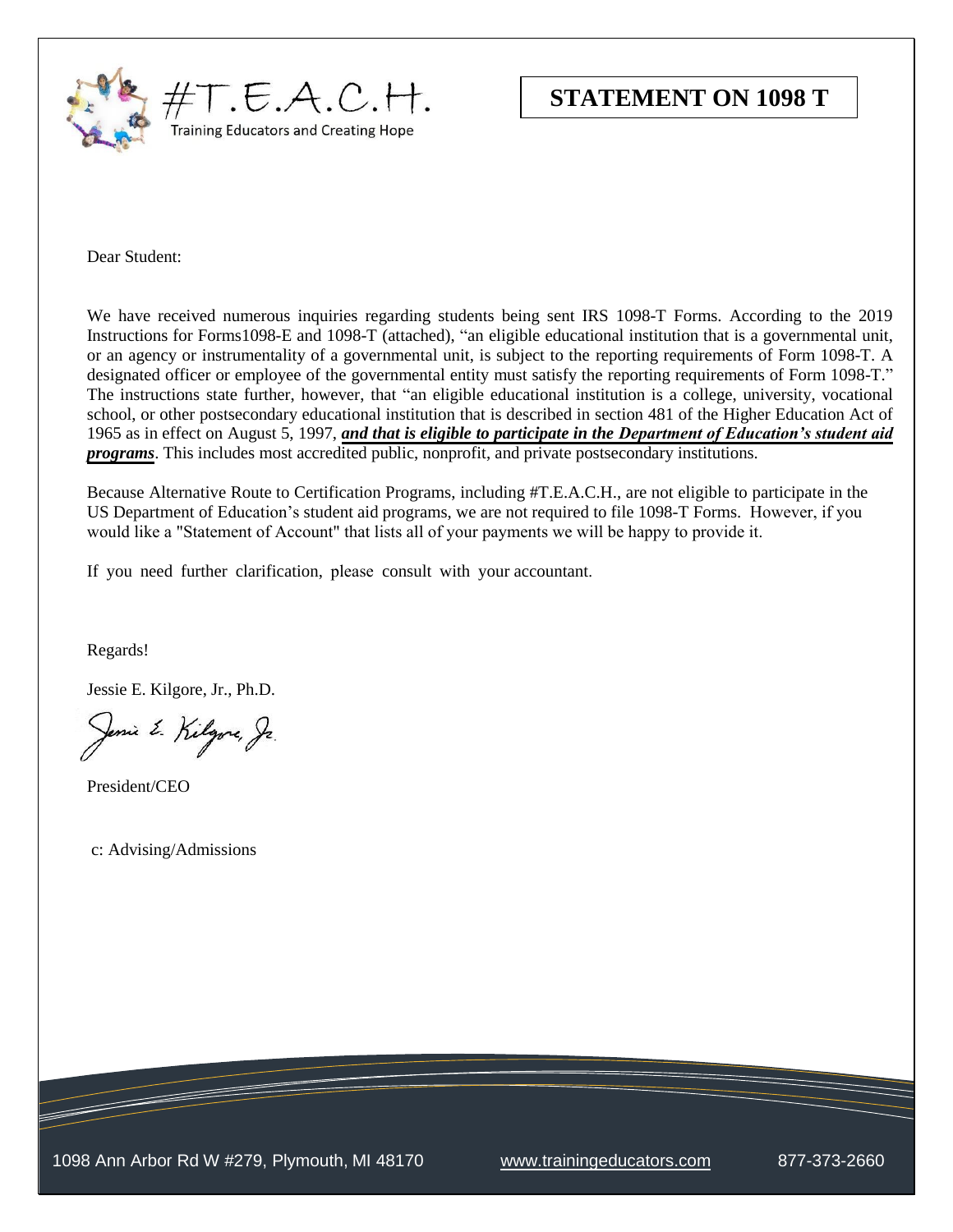# 2020 **Instructions for Forms 1098-E and 1098-T**



# Student Loan Interest Statement and Tuition Statement

Section references are to the Internal Revenue Code unless otherwise noted.

# **Future Developments**

For the latest information about developments related to Forms 1098-E and 1098-T and their instructions, such as legislation enacted after they were published, go to *[IRS.gov/](https://www.irs.gov/form1098e) [Form1098E](https://www.irs.gov/form1098e)* or *[IRS.gov/Form1098T](https://www.irs.gov/form1098t)*.

# **Reminders**

**General instructions.** In addition to these specific instructions, you should also use the 2020 General Instructions for Certain Information Returns. Those general instructions include information about the following topics.

- Who must file.
- When and where to file.
- Electronic reporting.
- Corrected and void returns.
- Statements to recipients.
- Taxpayer identification numbers (TINs).
- Backup withholding.
- Penalties.
- Other general topics.

You can get the General Instructions for Certain Information Returns at *[IRS.gov/1099GeneralInstructions](https://www.irs.gov/1099GeneralInstructions)* or go to *[IRS.gov/Form1098E](https://www.irs.gov/form1098e)* or *[IRS.gov/Form1098T](https://www.irs.gov/form1098t)*.

**Online fillable Copies B and C.** To ease statement furnishing requirements, Copies B and C of Forms 1098-E and 1098-T are fillable online in a PDF format, available at *[IRS.gov/Form1098E](https://www.irs.gov/form1098e)* or *[IRS.gov/Form1098T](https://www.irs.gov/form1098t)*. You can complete these copies online for furnishing statements to recipients and for retaining in your own files.

**Form W-9S.** You may use Form W-9S, Request for Student's or Borrower's Taxpayer Identification Number and Certification, to obtain the student's or borrower's name, address, taxpayer identification number, and student loan certification to be used when filing Form 1098-E or 1098-T. Use of Form W-9S is optional; you may collect the information using your own forms, such as admission or enrollment forms, or financial aid applications. You may collect the student's or borrower's information on paper or electronically.

*Electronic submission of Form W-9S.* An educational institution, insurer, or lender may establish a system for students and borrowers to submit Form W-9S electronically, including by fax. Generally, the electronic system must:

1. Ensure the information received is the information sent and document all occasions of user access that result in the submission,

2. Make reasonably certain the person accessing the system and submitting the form is the person identified on Form W-9S,

3. Provide you with the same information as the paper

Form W-9S, and

4. Be able to supply a hard copy of the electronic Form W-9S if the Internal Revenue Service requests it.

Also, if an electronic Form W-9S is used to obtain the borrower's certification that all the loan proceeds are used solely to pay qualified higher education expenses, your electronic system must require, as the final entry in the submission, an electronic signature by the borrower whose name is on Form W-9S. The signature authenticates and verifies the submission. See Announcement 98-27, which is on page 30 of Internal Revenue Bulletin 1998-15 at *[IRS.gov/pub/irs-irbs/irb98-15.pdf](https://www.irs.gov/pub/irs-irbs/irb98-15.pdf)*.

# **Specific Instructions for Form 1098-E**

File Form 1098-E, Student Loan Interest Statement, if you receive student loan interest of \$600 or more from an individual during the year in the course of your trade or business.

The \$600 threshold applies to each borrower regardless of the number of student loans obtained by that borrower. However, you may file a separate Form 1098-E for each student loan of the borrower, or you may file one Form 1098-E for the interest from all student loans of the borrower.

**Who must file.** File Form 1098-E if you are a financial institution, governmental unit (or any of its subsidiary agencies), educational institution, or any other person who receives student loan interest of \$600 or more from an individual during the year in the course of your trade or business.

If more than one person has a connection with the loan, only the first person to receive the interest payment must file Form 1098-E. For example, a loan service or collection agent receiving payments on behalf of the lender must file.

**Qualified student loan.** To be reportable for 2020, a student loan must be either:

• Subsidized, guaranteed, financed, or otherwise treated as a student loan under a program of the federal, state, or local government, or of a postsecondary educational institution; or • Certified by the borrower as a student loan incurred solely to pay qualified higher education expenses. You may use Form W-9S to obtain the certification.

**Revolving accounts.** Report interest paid on revolving accounts, such as credit card accounts, only if the borrower certifies that all the loan proceeds are solely used to pay qualified higher education expenses. You do not have to verify the borrower's actual use of the funds. Do not report interest on mixed use loans.

**Loans under qualified plans.** Do not report interest on loans made under a qualified employer plan, as defined in section 72(p)(4), or under a contract purchased under a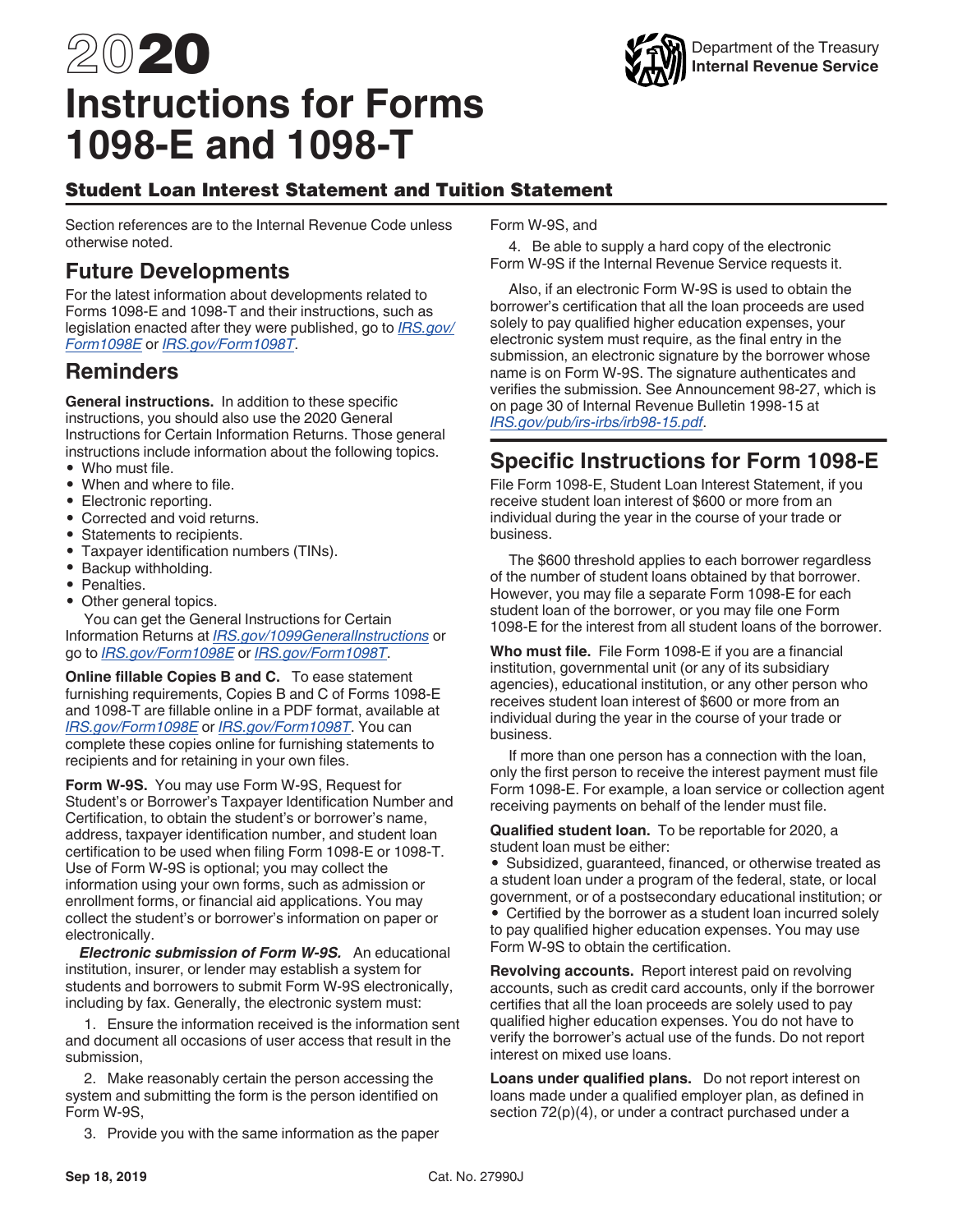<span id="page-2-0"></span>qualified employer plan within the meaning of section 72(p) (5).

**Additional information.** For more information about reporting student loan interest, see Regulations section 1.6050S-3.

**Statements to borrowers.** If you are required to file Form 1098-E, you must provide a statement or acceptable substitute, on paper or electronically, to the borrower. For more information about the requirements to furnish a statement to the borrower, see part M in the 2020 General Instructions for Certain Information Returns.

*Electronic delivery of Form 1098-E.* Educational institutions, insurers, and lenders may present the option to consent to receive Form 1098-E electronically as part of a global "Consent To Do Business Electronically," combining consent for electronic delivery of Form 1098-E along with other institutional student business functions such as admissions, registration, billings, and direct deposits.

The global consent process must meet all the consent, disclosure, format, notice, and access period requirements for electronic furnishing of Forms 1098-E in accordance with the applicable regulations. For more information about the requirements to furnish a statement to each student, see part M in the 2020 General Instructions for Certain Information Returns.

#### **Truncating borrower's TIN on payee statements.**

Pursuant to Regulations section 301.6109-4, all filers of Form 1098-E may truncate a borrower's TIN (social security number (SSN), individual taxpayer identification number (ITIN), adoption taxpayer identification number (ATIN), or employer identification number (EIN)) on payee statements. Truncation is not allowed on any documents the filer files with the IRS. A recipient's/lender's TIN may not be truncated on any form. See part J in the 2020 General Instructions for Certain Information Returns.

**Recipient's/lender's name, address, and telephone number box.** Enter the name, address, and telephone number of the filer of Form 1098-E. Use this same name and address on Form 1096, Annual Summary and Transmittal of U.S. Information Returns.

**Account number.** The account number is required if you have multiple accounts for a recipient for whom you are filing more than one Form 1098-E. Additionally, the IRS encourages you to designate an account number for all Forms 1098-E that you file. See part L in the 2020 General Instructions for Certain Information Returns.

## **Box 1. Student Loan Interest Received by Lender**

Enter the interest you received on a student loan(s) during the calendar year. For loans made on or after September 1, 2004, you are required to include in box 1 payments of interest as described in Regulations section 1.221-1(f). Under that regulation, interest includes capitalized interest and loan origination fees that represent charges for the use or forbearance of money. See Regulations section 1.221-1(f).

## **Box 2. Checkbox**

Check this box if loan origination fees and/or capitalized interest are not reported in box 1 for loans made before September 1, 2004.

# **Specific Instructions for Form 1098-T**

File Form 1098-T, Tuition Statement, if you are an eligible educational institution. You must file for each student you enroll and for whom a reportable transaction is made. Also, if you are an insurer, file Form 1098-T for each individual to whom you made reimbursements or refunds of qualified tuition and related expenses.

**Exceptions.** You do not have to file Form 1098-T or furnish a statement for:

• Courses for which no academic credit is offered, even if the student is otherwise enrolled in a degree program;

• Nonresident alien students, unless requested by the student;

• Students whose qualified tuition and related expenses are entirely waived or paid entirely with scholarships; and

• Students for whom you do not maintain a separate financial account and whose qualified tuition and related expenses are covered by a formal billing arrangement between an institution and the student's employer or a governmental entity, such as the Department of Veterans Affairs or the Department of Defense.

**Who must file.** You must file Form 1098-T if you are an eligible educational institution. An eligible educational institution that is a governmental unit, or an agency or instrumentality of a governmental unit, is subject to the reporting requirements of Form 1098-T. A designated officer or employee of the governmental entity must satisfy the reporting requirements of Form 1098-T.

If another person receives or collects payments of qualified tuition and related expenses on your behalf, the other person must file Form 1098-T. However, if the other person does not possess the information necessary to comply with the reporting requirements of Form 1098-T, then you must satisfy the reporting requirements of Form 1098-T.

Also, if you are an insurer engaged in a trade or business of making refunds or reimbursements of qualified tuition and related expenses, you are required to file Form 1098-T. See the instructions for *[box 10](#page-4-0)*, later.

**Eligible educational institution.** An eligible educational institution is a college, university, vocational school, or other postsecondary educational institution that is described in section 481 of the Higher Education Act of 1965 as in effect on August 5, 1997, and that is eligible to participate in the Department of Education's student aid programs. This includes most accredited public, nonprofit, and private postsecondary institutions.

**Qualified tuition and related expenses.** Qualified tuition and related expenses are tuition, fees, and course materials required for a student to be enrolled at or attend an eligible educational institution.

The following are **not** qualified tuition and related expenses.

• Amounts paid for any course or other education involving sports, games, or hobbies, unless the course or other education is part of the student's degree program or is taken to acquire or improve job skills.

• Charges and fees for room, board, insurance, medical expenses (including student health fees), transportation, and similar personal, living, or family expenses.

**Academic credit.** Academic credit is credit awarded by an eligible educational institution for the completion of course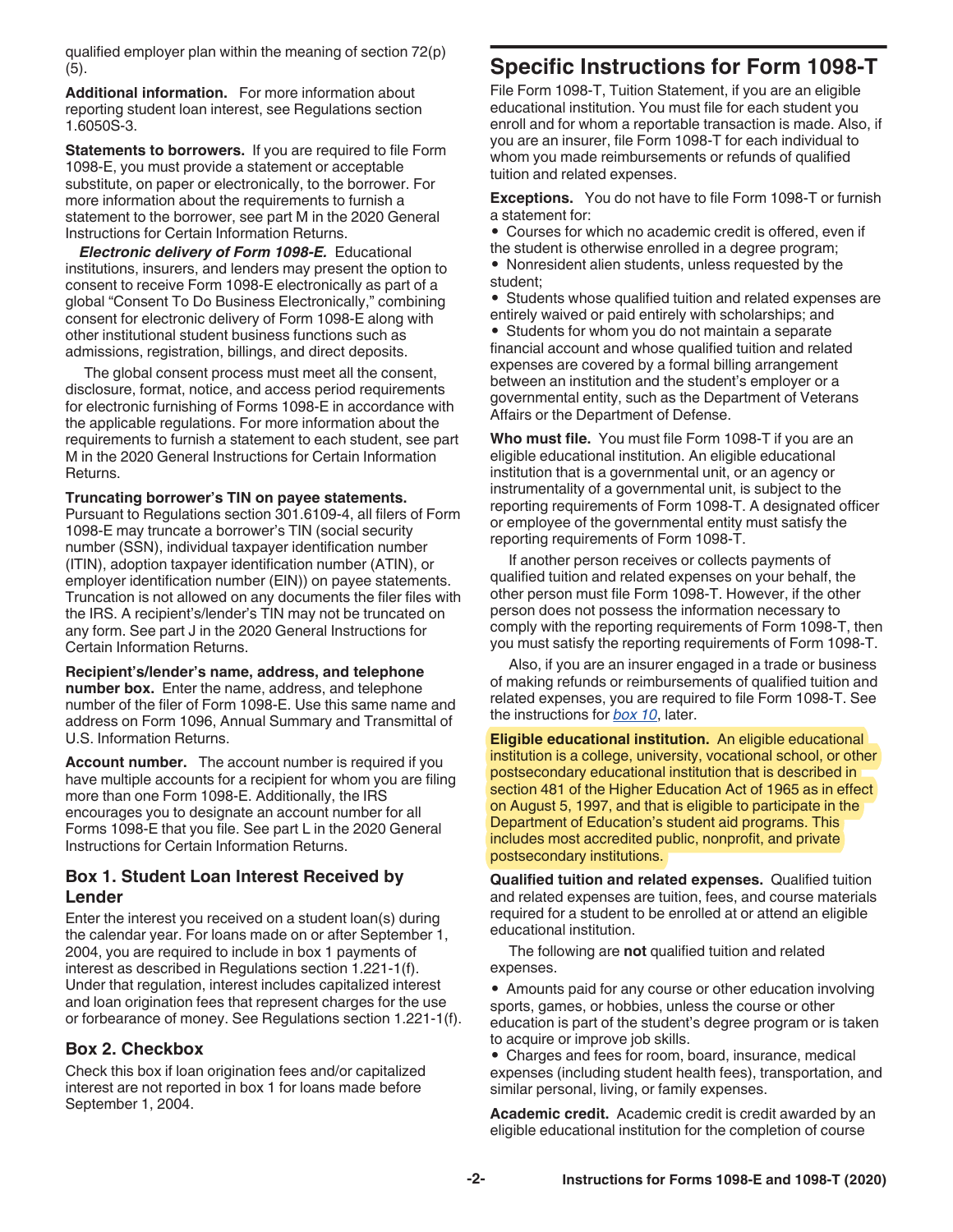work leading to a postsecondary degree, certificate, or other recognized postsecondary educational credential.

*Example.* Student A, a medical doctor, takes a course at University X's medical school. Student A takes the course to fulfill State Y's licensing requirement that medical doctors attend continuing medical education courses each year. Student A is not enrolled in a degree program at University X and takes the medical course through University X's continuing professional education program. University X does not award Student A credit toward a postsecondary degree on an academic transcript for the completion of the course but gives Student A a certificate of attendance upon completion. University X is not required to file Form 1098-T for the course taken by Student A.

**Academic period.** You must file Form 1098-T for each student who is enrolled in your institution for any academic period (for example, semester, trimester, or quarter) in 2020, but see *[Exceptions](#page-2-0)*, earlier. Determine your enrollment for each period under your own rules or use one of the following dates.

• 30 days after the first day of the academic period.

• A date during the period when enrollment data must be collected for purposes of the Integrated Postsecondary Education Data System administered by the Department of Education.

• A date during the period when you must report enrollment data to the state, to your governing board, or to some other external governing body.

**Additional information.** For more information about reporting on Form 1098-T, see Regulations section 1.6050S-1. Also see Notice 2006-72, 2006-36 I.R.B. 363, available at *[IRS.gov/irb/2006-36\\_IRB#NOT-2006-72](https://www.irs.gov/irb/2006-36_IRB#NOT-2006-72)*, for guidance in a question-and–answer format on the information reporting requirements for Form 1098-T.

**Statements to students.** If you are required to file Form 1098-T, you must furnish a statement or acceptable substitute, on paper or electronically, to the student.

*Electronic delivery of Form 1098-T.* Educational institutions may present the option to consent to receive Form 1098-T electronically as part of a global "Consent To Do Business Electronically," combining consent for electronic delivery of Form 1098-T along with other institutional student business functions such as admissions, registration, billings, and direct deposits.

The global consent process must meet all the consent, disclosure, format, notice, and access period requirements for electronic furnishing of Forms 1098-T as required by paragraphs (a)(2) through (6) of Treasury Regulations section 1.6050S-2. For more information about the requirements to furnish a statement to each student, see part M in the 2020 General Instructions for Certain Information Returns.

**Truncating student's TIN on payee statements.** Pursuant to Regulations section 301.6109-4, all filers of Form 1098-T may truncate a student's TIN (social security number (SSN), individual taxpayer identification number (ITIN), adoption taxpayer identification number (ATIN), or employer identification number (EIN)) on payee statements. Truncation is not allowed on any documents the filer files with the IRS. A filer's TIN may not be truncated on any form. See part J in the 2020 General Instructions for Certain Information Returns.

**Student's TIN and checkbox.** Enter the student's TIN, as provided to you on Form W-9S, Request for Student's or Borrower's Taxpayer Identification Number and Certification, or other form. If you solicited the student's TIN in writing (Form W-9S or other form) for the current year, check the box. Also check the box if you obtained the student's TIN in a prior year by making a solicitation in writing (Form W-9S or other form) or you obtained the student's TIN in a prior year from his or her financial aid application or other form and in either case have no reason to believe the TIN previously obtained is incorrect. Check the box if the institution is filing the Form 1098-T with nothing in the field for the student's TIN because the institution has no record of a TIN, but only if you made a written solicitation for the TIN on or before December 31 of the year for which you are filing the Form 1098-T. By checking the box and filing Form 1098-T with the IRS (for electronic filers), you certify under penalties of perjury that you have in good faith complied with the standards in Treasury Regulations section 1.6050S-1 governing the time and manner of soliciting the TIN of the student. Filers who transmit paper forms to the IRS will make such certification by signing Form 1096 in conjunction with filing the returns with the boxes checked in the fields designated for the student's identification number.

**Student's address.** In the student's address box of Form 1098-T, enter the student's permanent address. That is, enter the student's home or other long-term address where he or she can receive forwarded mail. You may use a temporary address only if you do not know the permanent address.

**Information contact and service provider.** You must provide your name, address, and telephone number. In addition, you may include information on a third-party service provider who filed the form or who may answer questions about the statement. Enter the service provider's information in the box below the student's name and address.



*You must provide the telephone number for the information contact at the institution. Generally, this ENTITY IS an administrative office or department. Do not provide the institution's general telephone number.*

**Account number.** The account number is required if you have multiple accounts for a recipient for whom you are filing more than one Form 1098-T. Additionally, the IRS encourages you to designate an account number for all Forms 1098-T that you file. See part L in the 2020 General Instructions for Certain Information Returns.

## **Box 1. Payments Received for Qualified Tuition and Related Expenses**

Enter the total amount of payments received for qualified tuition and related expenses from all sources during the calendar year. The amount reported is the total amount of payments received less any reimbursements or refunds made during the calendar year that relate to the payments received for qualified tuition and related expenses during the same calendar year. The amount reported is not reduced by scholarships and grants reported in box 5. Include in this box the receipt of a payment of past-due qualified tuition or related expenses from a previous calendar year, but only if the educational institution previously billed the student for such amount(s).

#### **Box 2. Reserved**

This box is reserved for future use.